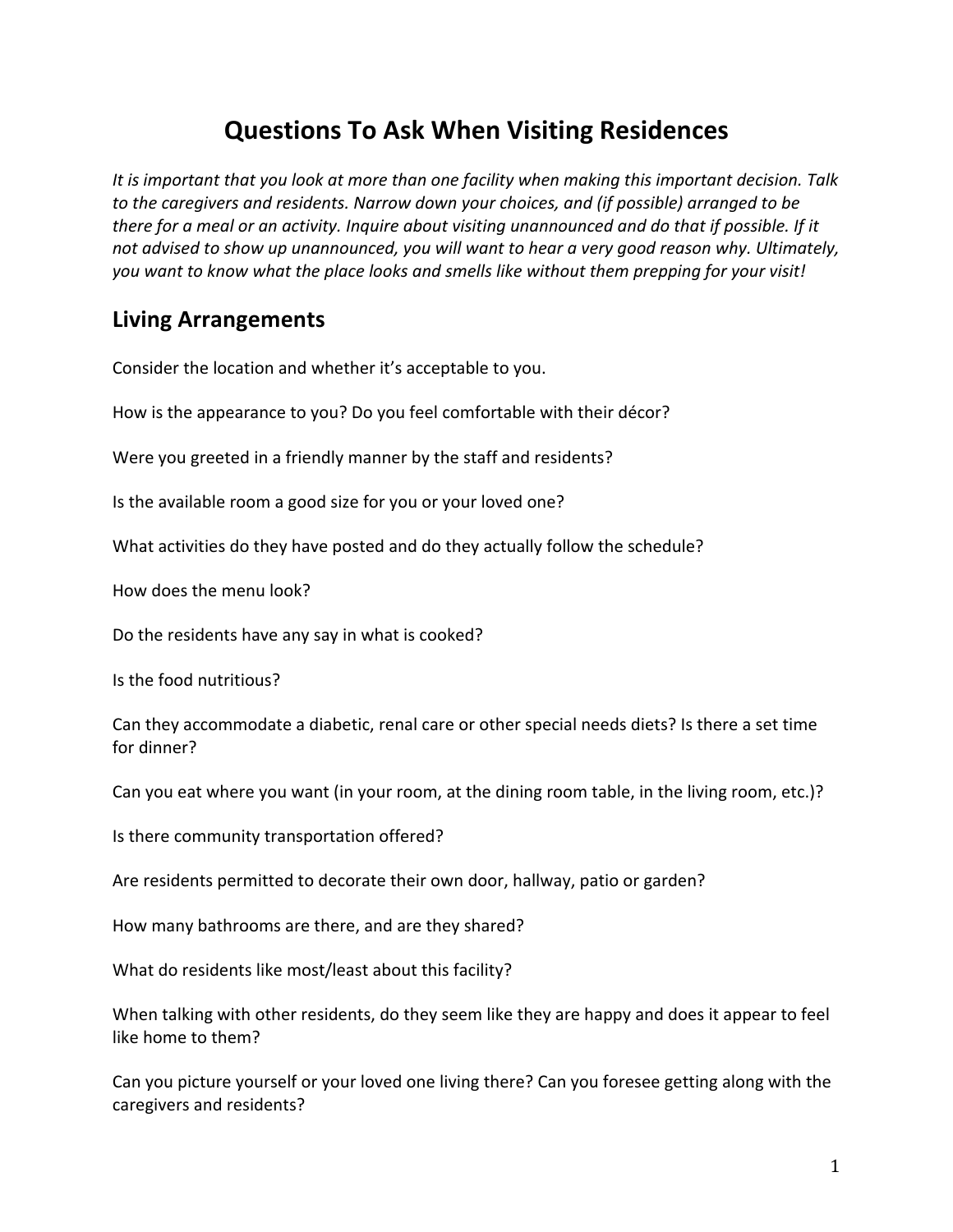Do they allow pets?

Do they accept Medicaid and private pay residents?

#### **Physical Facilities**

Is the facility clean, organized and odor-free?

Are there door alarms and how do they work (all systems differ)?

Are there individual options for someone to control the temperature in their room?

Are the bathrooms equipped with grab bars, transfer chairs, etc. and are they wheelchair accessible? 

Is the room furnished or unfurnished?

Is there adequate storage for clothing and personal belongings?

Is there a safe outdoor space for sitting, relaxing and visiting?

Is there a private room available for family gatherings, birthdays, etc.? If not, will the facility accommodate personal celebrations?

Are their books and magazines are in the library?

Does the facility allow assistive devices like scooters and, if so, what is their policy on storing them, charging them, etc.?

Are housekeeping and laundry services provided?

Are there other services available onsite (hairdresser, nail care, lessons, bank, post office, etc.)?

Can out-of-town guests be accommodated?

Can a resident move to a different unit if desired?

### **Social Atmosphere**

Are residents engaging with each other in small or large groups?

Is there an active Resident's Council Voice? What issues are they currently handling? Do they feel like they are making progress?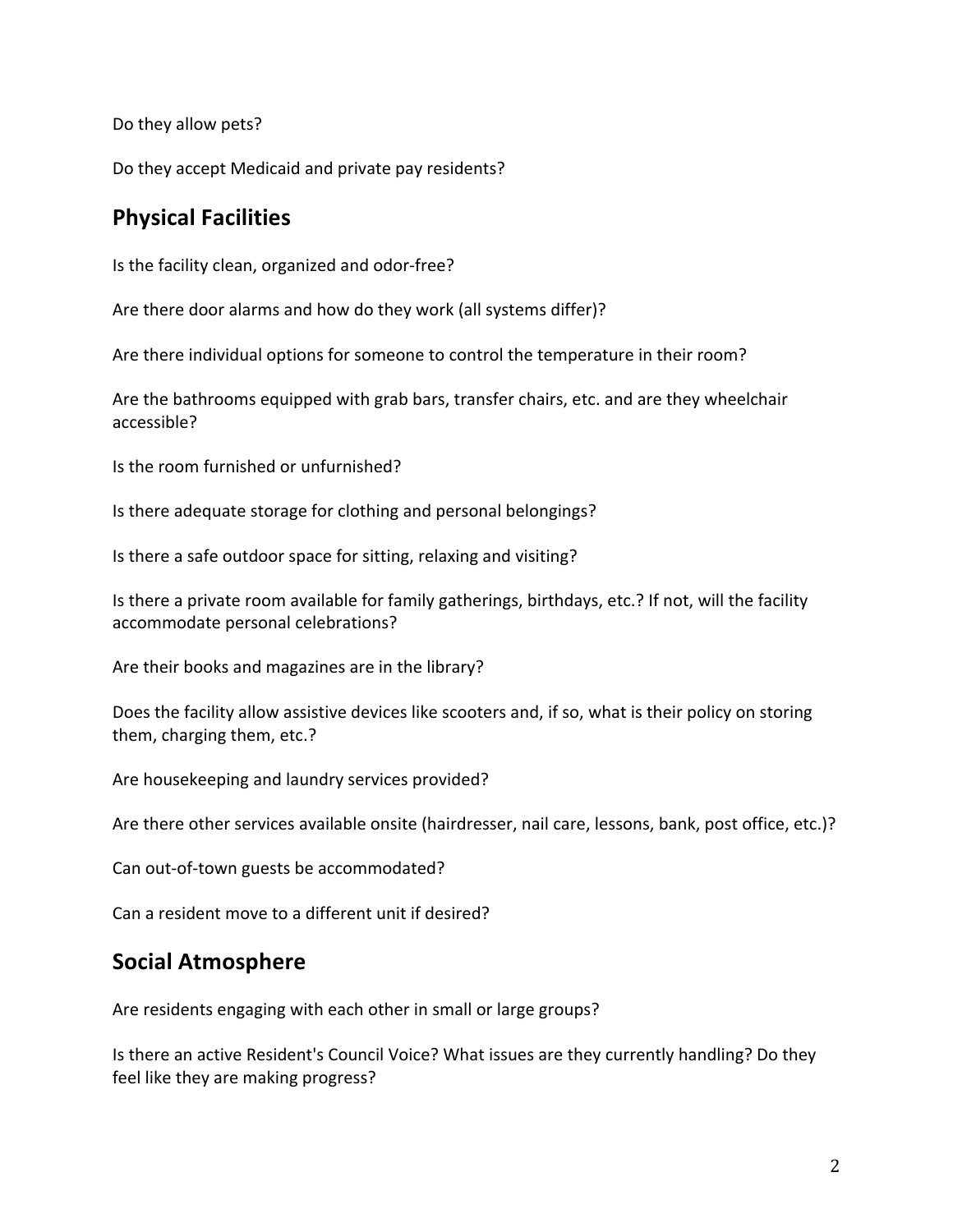What are the alcohol and smoking policies?

Are there opportunities for residents to volunteer onsite? If so, doing what? Can the facility help them to find activities off-site to volunteer with?

#### **Services**

What medical and nursing services are provided?

How many staff members are working and what is the ratio of staff to resident?

Are there doctors and nurses on-site? If so, how many and how often?

Is there a social worker to help coordinate care plans, admissions, discharges and quality of care evaluations while living there?

What type of medication management and administration is provided? Do they re-order meds? Are you required to use their pharmacy?

Is there a written medication-handling policy? What method do they use? Will they offer a copy to you?

Does the resident have choices regarding doctors, caregivers, etc.? How are medical emergencies handled?

Who is notified in the event of a medical emergency, and in what timeframe do you notify someone? 

What are the policies for the POLST, Advance Directives and Do Not Resuscitate orders? Where do you store these?

Does the facility help with scheduling of medical appointments?

Does the facility schedule transportation for medical appointments?

Can spouses be accommodated at this facility? Do you allow spouses to share rooms?

Once admitted, can a person move into a higher level of care if their needs increase, and then back to independent living when they're capable?

How often are a resident's needs assessed and updated?

Is assistance with ADLs (activities of daily living) available 24/7?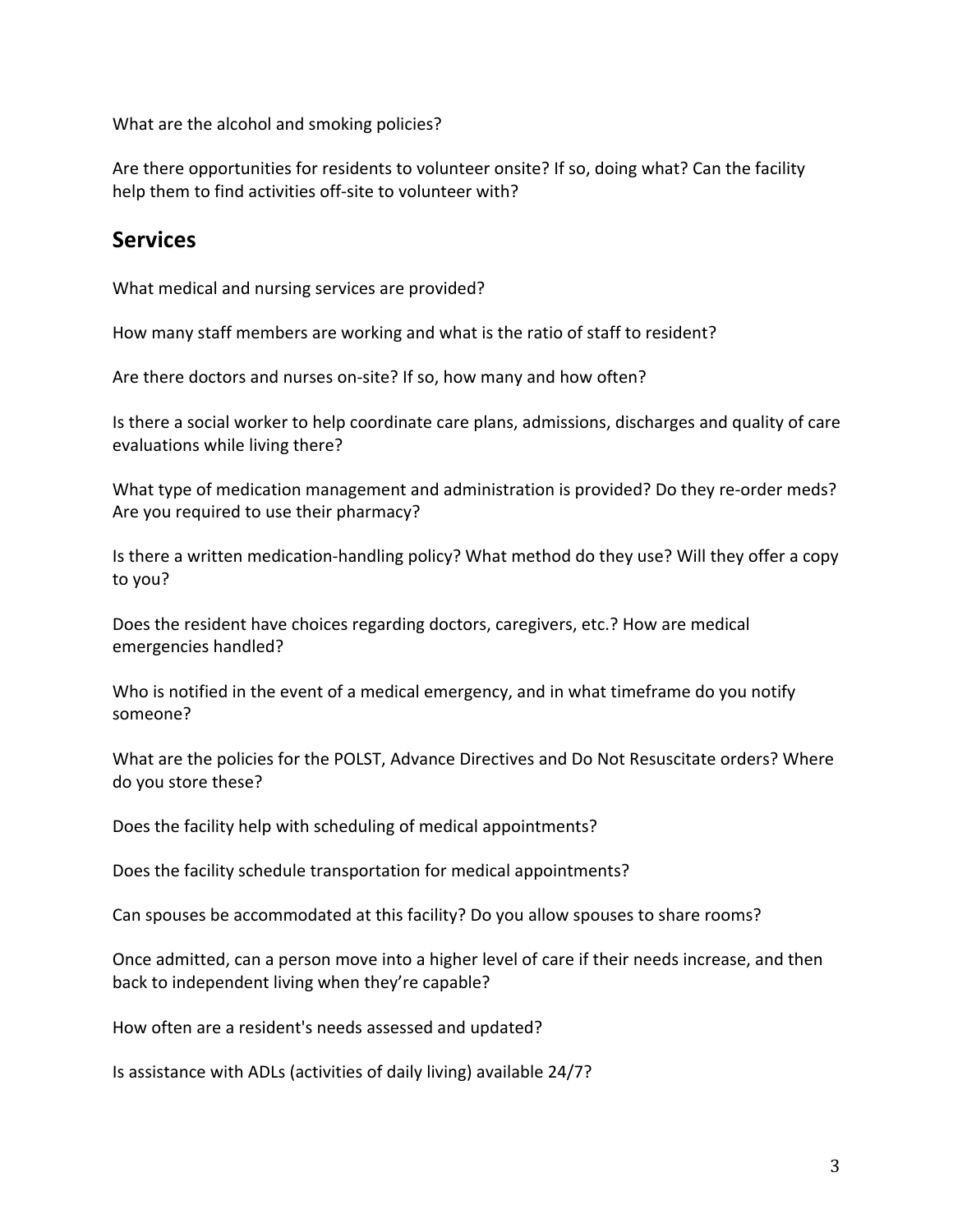Is there someone awake and available to assist 24 hours a day?

What happens if the resident is admitted to the hospital and has to go to rehab or skilled nursing to recover?

Is there an assessment performed prior to admission and what does this entail?

#### **Fees & Documentation**

Is there a waiting list?

What are the entry fees (base rate) and subsequent monthly payments?

What are the itemized expenses for additional care, such as assistance with ADLs, diabetic issues, incontinence, etc.?

Ask for a copy of the contract that breaks all of this down for you – you will want to compare monthly rates and add-on (additional care) rates when considering a home.

Can I place a room on hold with a deposit?

Are there additional fees for phone, cable, internet service, etc.?

How are fees affected if a resident moves to the assisted living or skilled nursing facility, either temporarily or permanently? How are fees affected if a resident is admitted to the hospital?

Based on fee increases over the past several years, what increases in fees can be anticipated annually? What is the 10-year history of fee increases?

What happens if a resident outlives his/her resources?

Are residents required to obtain insurance for personal property?

What happens if personal finances are depleted? Are there resources to help a resident stay in the home of their choice?

### **Contracts**

Make sure you read the contract, fees, and rules carefully before signing.

Do you understand the contract? Is the staff person patient and helpful in explaining it?

Is there a copy of the contract available for you to take to review today? This will help you to compare when you are making your final decision.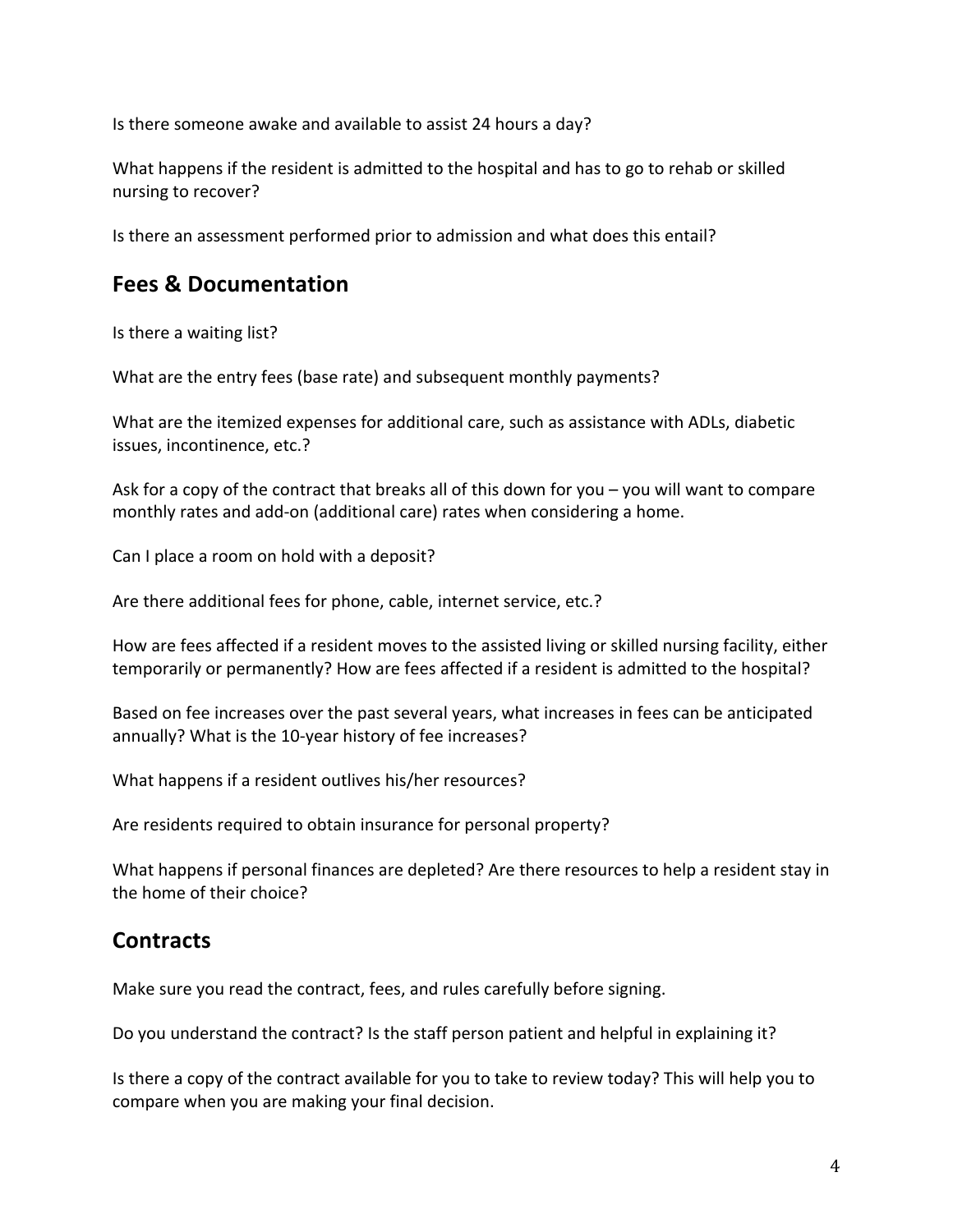What is the refund policy?

If you are a family member or loved one, be sure to ask the facility to give you a disclosure form when you are signing contracts. Technically, the facility cannot discuss the care needs of the residents with you or anyone unless there is one of the following on file with them: Power of Attorney, Guardianship, Conservatorship (which is technically only regarding their finances) or signed permission for them to talk to you about the resident's health and well-being.

### **Administration**

How is the facility owned, governed, licensed and administered?

Where are their public postings, and what (if any) violations have they received in the last year? Legally, facilities are required to post their violations in a public area for 12 months after the date they received the violation.

How long has the facility been in existence and how long have the staff members worked there? 

Are administrative personnel willing and available to meet with you?

Is the administrator a licensed professional?

What additional training and certification does the staff have?

### **Care Plan**

What is the process for identifying and addressing residents' needs?

How often is the care plan reassessed?

How are the resident and the family involved in developing the care plan?

What role will the family play in implementing the care plan?

Who makes the decision about moving to a different level of care? Who explores appropriate options and makes arrangements?

How are transitions between levels of care handled?

Under what circumstances is the family contacted?

### **Transfer/Discharge**